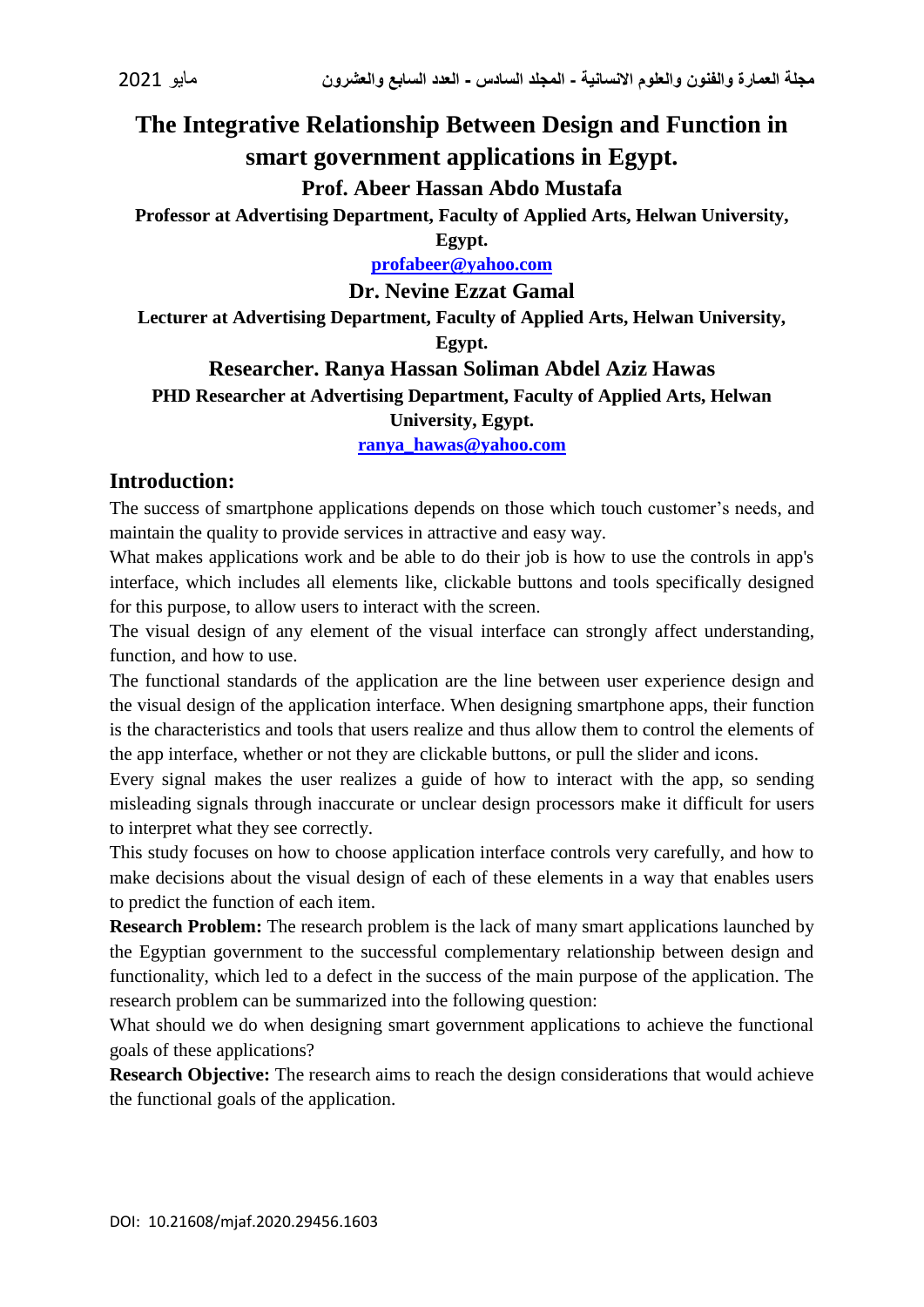# **First: User interface design**

Regardless of how much effort you put into understanding your product's users and crafting behaviors that help them achieve their goals, these efforts will fall short unless significant work is also dedicated to clearly communicating these behaviors to users in an appropriate manner. With interactive products, this communication commonly happens visually, through a display (although in some cases you must communicate product behavior through physical properties such as the shape or feel of a hardware button).

Visual interface design is a frequently misunderstood discipline, largely because of its similarities to visual art and graphic design. It is also commonly mischaracterized as "skinning" the interface; we've even heard people refer to it as "hitting the product with the pretty stick."

In our practice, we've come to recognize that visual interface design is a critical and unique discipline, and it must be conducted in concert with interaction design and industrial design. It has great power to influence the effectiveness and appeal of a product, but for this potential to be fully realized, visual design must not be an afterthought, but should be thought of as an essential tool for satisfying user and business needs.

Visual interface design requires several related skills, depending on the product in question. To create an effective and engaging user interface, a designer must have a command of the basic visual properties — color, typography, form, and composition— and must know how they can be used to effectively convey behavior and information and create a mood or a response. Interface designers also need a fundamental understanding of the interaction principles and interface idioms that shape the behavior of the product.

### **The Elements of App Visual Interface Design**

The design of the application interface depends on the ability to distinguish between elements through the distinctive visual appearance of each element, so that the meaning that may dispense with the use of words alone can be created, it appears on an efficient and attractive user interface.

A graphical user interface (GUI) is what a user sees and interacts with. GUIs are used for many industrial applications via keypad, mouse or touch screen.

The use of color, text, icons and buttons can direct the user's attention to the most important or most often used items on the screen. Screen layout should be easy‐to‐use, highly legible and intuitive while performing the necessary functions. The major components of a wellorganized interface are color, font, icons/images, layout and navigation.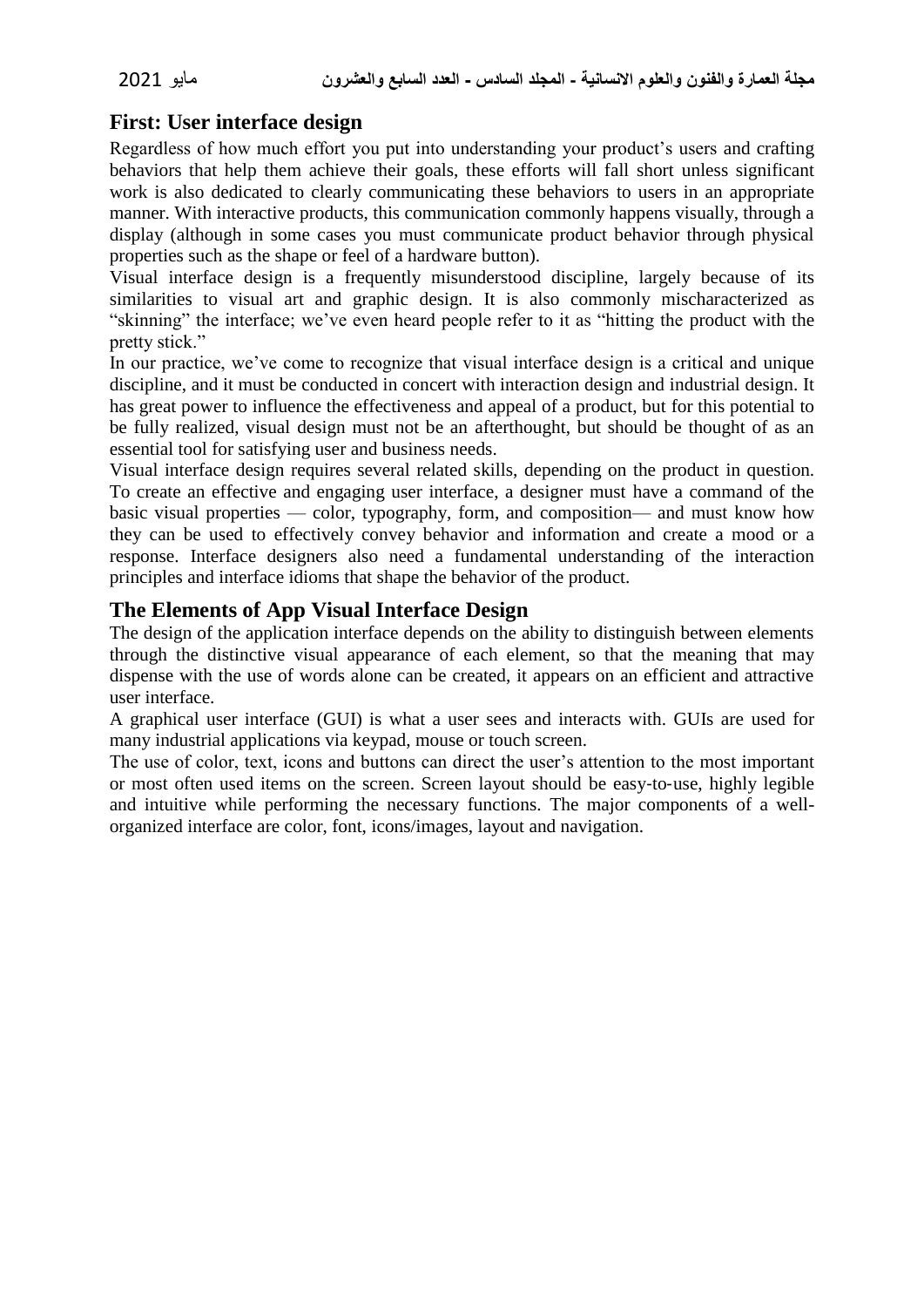

#### **Second: User experience design**

The user experience development process is all about ensuring that no aspect of the user's experience with your site happens without your conscious, explicit intent. This means taking into account every possibility of every action the user is likely to take and understanding the user's expectations at every step of the way through that process. It sounds like a big job, and in some ways it is. But by breaking the job of crafting user experience down into its component elements, we can better understand the problem as a whole.

#### **The Five Planes**

Most people, at one time or another, have purchased a book over the Web. The experience is pretty much the same every time—you go to the site, you find the book you want (maybe by using a search engine or maybe by browsing a catalog), you give the site your credit card number and your address, and the site confirms that the book will be shipped to you.

That neat, tidy experience actually results from a whole set of decisions—some small, some large—about how the site looks, how it behaves, and what it allows you to do. These decisions build upon each other, informing and influencing all aspects of the user experience.

If we peel away the layers of that experience, we can begin to understand how those decisions are made.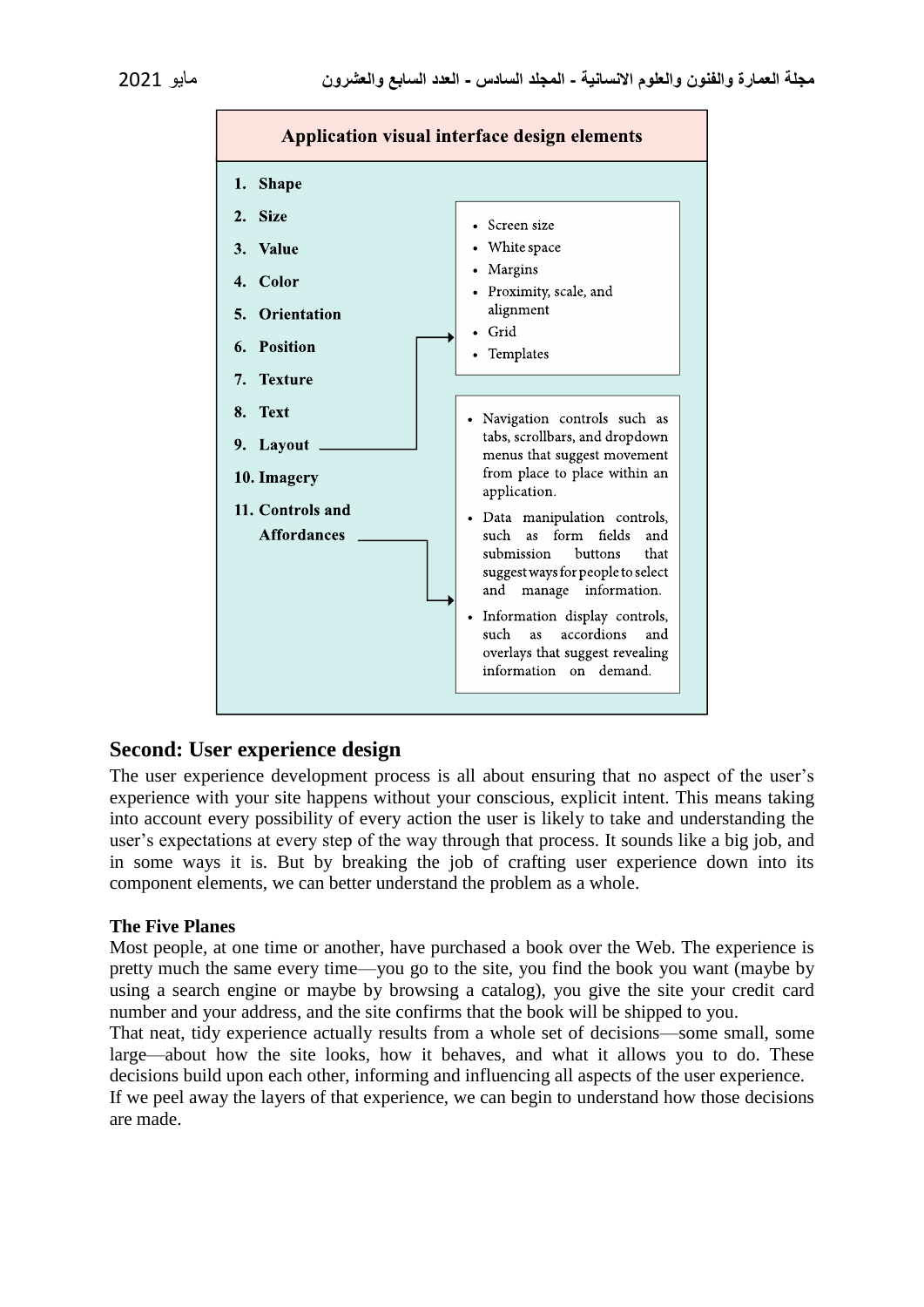

#### **1- The Surface Plane**

On the surface you see a series of Web pages, made up of images and text. Some of these images are things you can click on, performing some sort of function such as taking you to a shopping cart.

Some of these images are just illustrations, such as a photograph of a book cover or the logo of the site itself.

#### **2- The Skeleton Plane**

Beneath that surface is the skeleton of the site: the placement of buttons, tabs, photos, and blocks of text. The skeleton is designed to optimize the arrangement of these elements for maximum effect and efficiency—so that you remember the logo and can find that shopping cart button when you need it.

#### **3- The Structure Plane**

The skeleton is a concrete expression of the more abstract structure of the site. The skeleton might define the placement of the interface elements on our checkout page; the structure would define how users got to that page and where they could go when they were finished there. The skeleton might define the arrangement of navigational items allowing the users to browse categories of books; the structure would define what those categories actually were.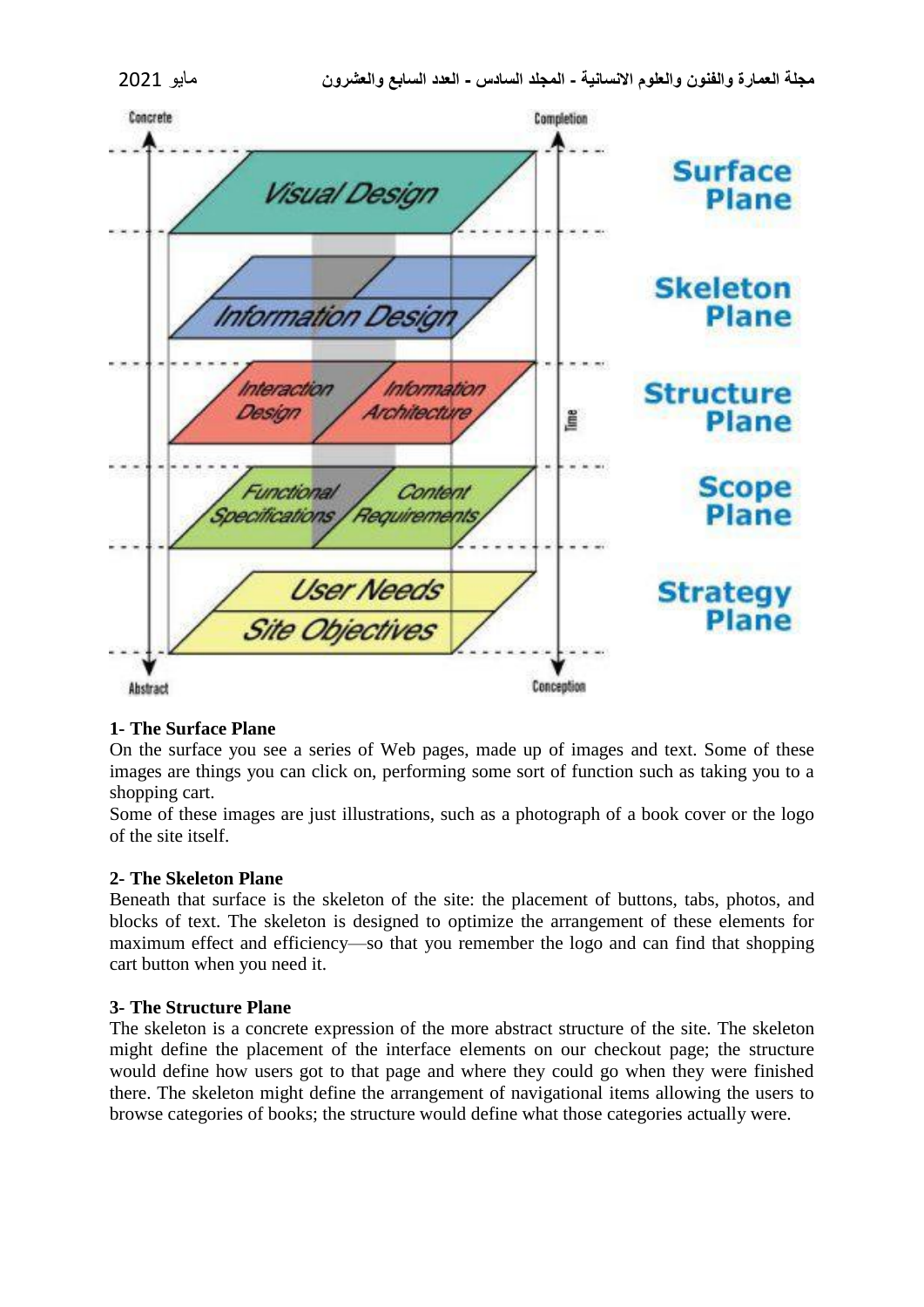#### **4- The Scope Plane**

The structure defines the way in which the various features and functions of the site fit together. Just what those features and functions are constitutes the scope of the site. Some sites that sell books offer a feature that enables users to save previously used addresses so they can be used again. The question of whether that feature—or any feature—is included on a site is a question of scope.

#### **5- The Strategy Plane**

The scope is fundamentally determined by the strategy of the site. This strategy incorporates not only what the people running the site want to get out of it but what the users want to get out of the site as well. In the case of our bookstore example, some of the strategic objectives are pretty obvious: Users want to buy books, and we want to sell them. Other objectives might not be so easy to articulate.

### **Research Problem:**

1. The arrangement of the interface elements by size shows its relative importance.

2. Considering variations in the value of the application interface elements in relation to other elements it works as a very good tool to draw attention to the elements that need to be highlighted.

3. The differences or similarities between the elements can be determined through the color component to create an effective visual system that allows users to define these matters.

4. If we have directional information and we want to express it in the application interface, then employing the direction component correctly is very helpful in this case.

5. Determine the position of the element relative to other elements that transfers and delivers information about the hierarchy.

6. The use of unclear and complicated language in texts confuses users.

7. The lack of adequate contrast between the text and the background negatively affects the ease of reading.

8. The excessive multiplication of the types of fonts used creates a kind of visual clutter with design.

9. Coordination of all elements of the application interface on a logical basis that explains how to use, serves to guide the behavior of users.

10. Disturbances within the application interface can be minimized by ensuring that only visible visual comfort spaces, which in turn give the feeling of eye comfort.

#### **References:**

1. Gallud, Jose A., Ricardo Tesoriero, Jean Vanderdonckt, María Lozano, Victor Penichet, and Federico Botella. "Distributed user interfaces." In *CHI'11 Extended Abstracts on Human Factors in Computing Systems*, pp. 2429-2432. 2011.

2. Garrett, Jesse James. *Elements of user experience, the: user-centered design for the web and beyond*. Pearson Education, 2010.

a.

3. Kraft, Christian. *User experience innovation: User centered design that works*. Apress, 2012.

4. QSI Corporation, «Best Practices for Developing a Graphical User Interface», 2009, eBook, from: http://beijerinc.com/pdf/whitepaper/interface\_design\_best\_practices.pdf

5. Cooper, Alan, Robert Reimann, David Cronin, and Christopher Noessel. *About face: the essentials of interaction design*. John Wiley & Sons, 2014.